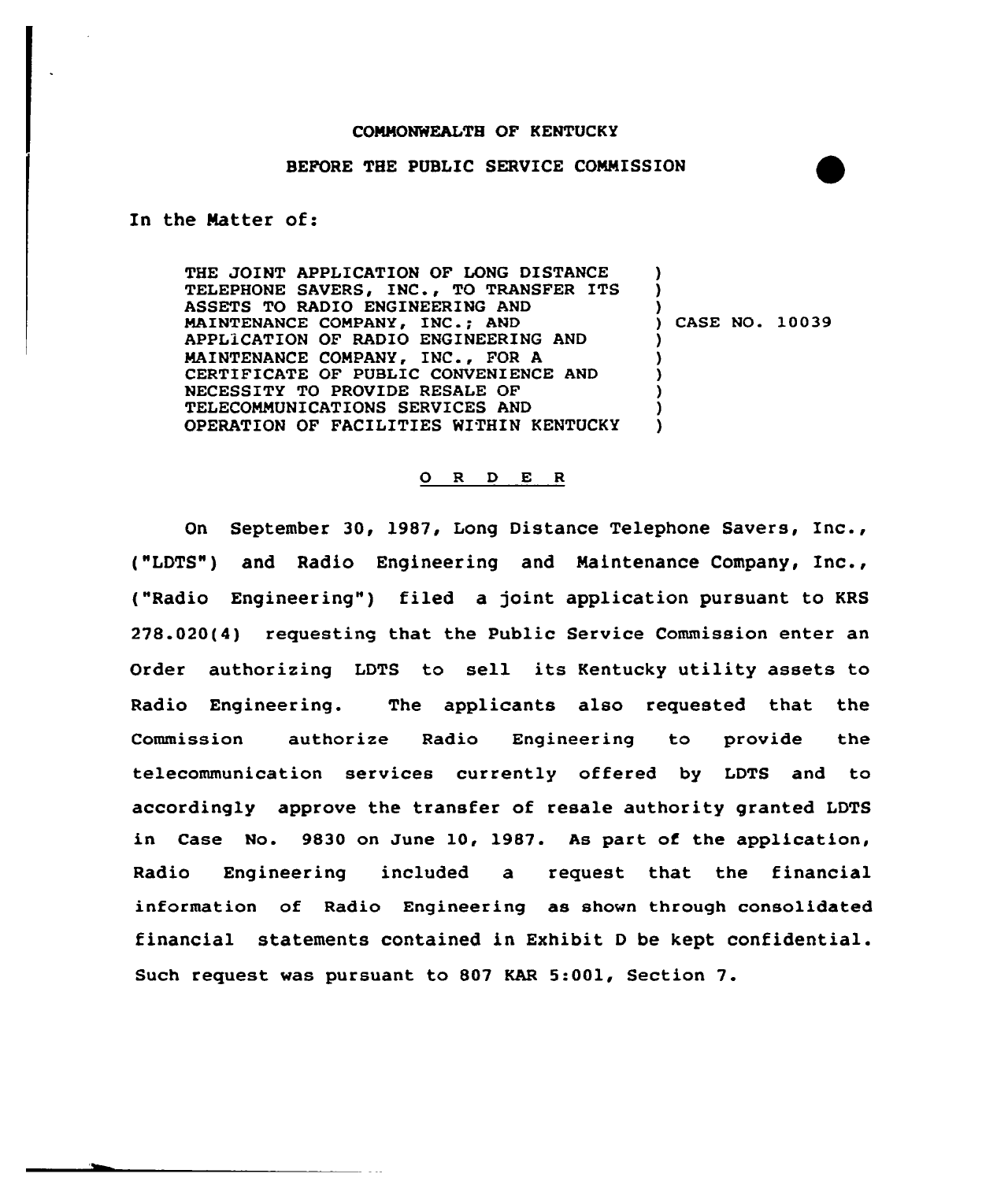This Order grants the transfer authority sought by LDTS and Radio Engineering and further grants fully the request for confidential treatment filed as part of the application.

## DISCUSSION

LDTS is a wholly owned subsidiary of SouthernNet Services, Inc., which is owned by SouthernNet, Inc. SouthernNet, Inc., is a telecommunications common carrier providing switched long distance service in the southeastern portion of the United States and is currently authorized to provide resold telecommunication services within Kentucky. $<sup>1</sup>$ </sup>

Radio Engineering is a Kentucky corporation having its principal office and place of business in Ashland, Kentucky. Radio Engineering is wholly owned by Robert A. Moyer, Jr., who also serves as its president and chief executive officer. Mr. Moyer is currently the operations manager of the Ashland Division of LDTS. The contents of the joint application indicate that Mr. Moyer is thoroughly familiar with the Kentucky operations of LDTS.

Pursuant to an agreement<sup>2</sup> between the applicants, LDTS desires to sell and Radio Engineering desires to purchase all of the assets and utility properties of the Kentucky operations of LDTS.

 $\overline{2}$ Exhibit <sup>C</sup> of the Joint Application.

 $-2-$ 

 $\mathbf{L}$ The Application of Long Distance Telephone Savers, Inc., for a Certificate of Public Convenience and Necessity to Provide<br>Resale of Telecommunication Services and Operation of Facilities Within Kentucky, Case No. 9830, Kentucky PSC Order issued June 10, 1987.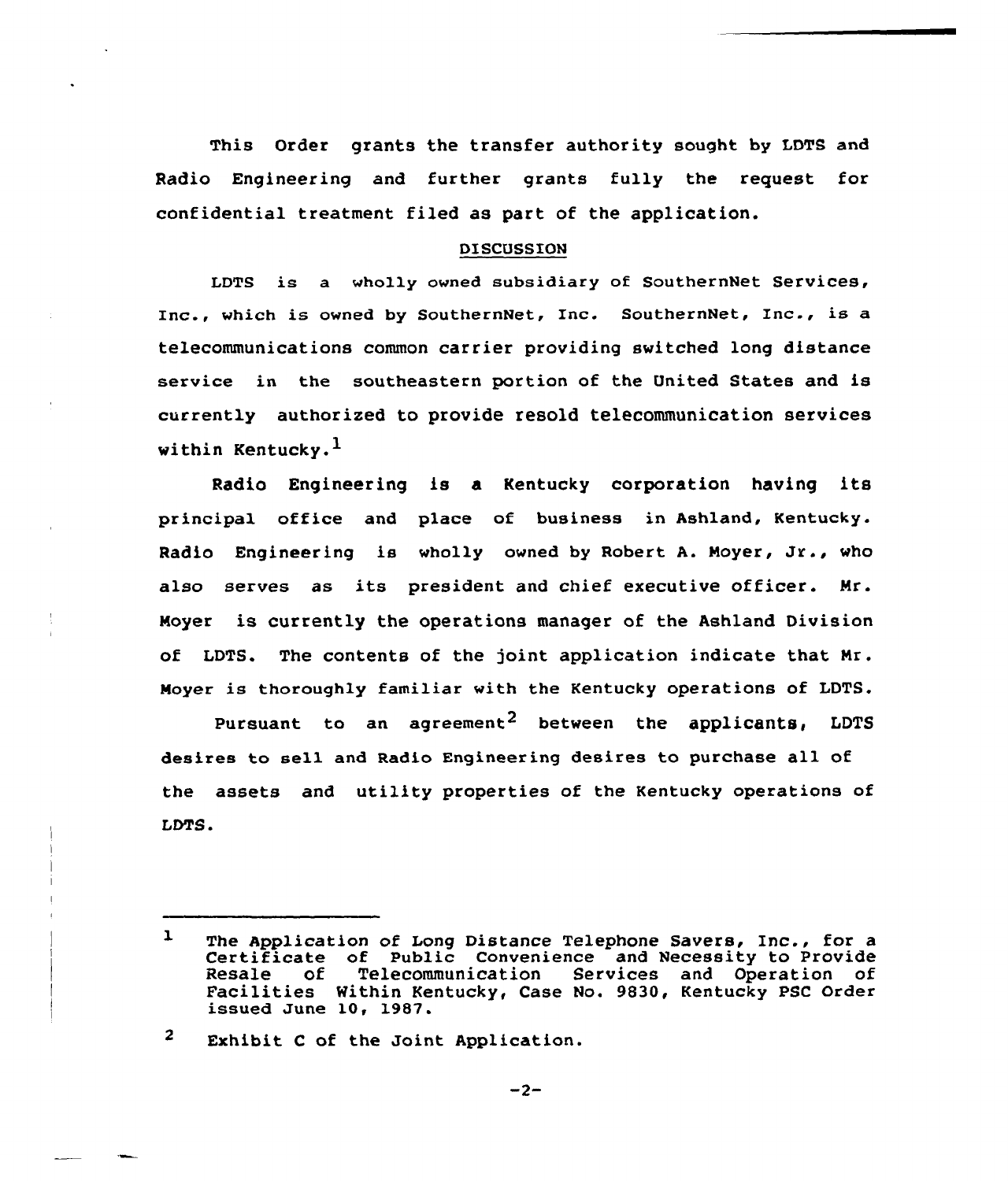After the proposed acquisition of LDTS, Radio Engineering intends to continue offering and providing the services authorized by the certification formerly granted to LDTS. Radio Engineering has indicated its intent to adopt the rates and tariffs of LDTS which are now on file with the Commission. Radio Engineering has tendered a proposed adoption notice as part of its application. Additionally, Radio Engineering intends to continue to operate the Kentucky resale operation under the name Long Distance Telephone Savers. The Commission believes that the proposed acquisition and transfer is in the public interest and that Radio Engineering has the financial, technical and managerial abilities to provide reasonable service as required by KRS 278.020(4).

### FINDINGS AND ORDERS

The Commission, after consideration of the evidence of record and being advised, is of the opinion and finds that:

1. The proposed acquisition of LDTS by Radio Engineering should be approved.

2. The proposed transfer and assignment of the utility business assets of LDTS to Radio Engineering should be approved.

3. Resale authority granted to LDTS in Case No. 9830 should be transferred to Radio Engineering.

4. The Petition for Confidentiality, being consistent with 807 KAR 5:001, Section 7(7)(b) should be approved.

IT IS THEREFORE ORDERED that:

l. The acquisition of LDTS by Radio Engineering be and it hereby is approved.

 $-3-$